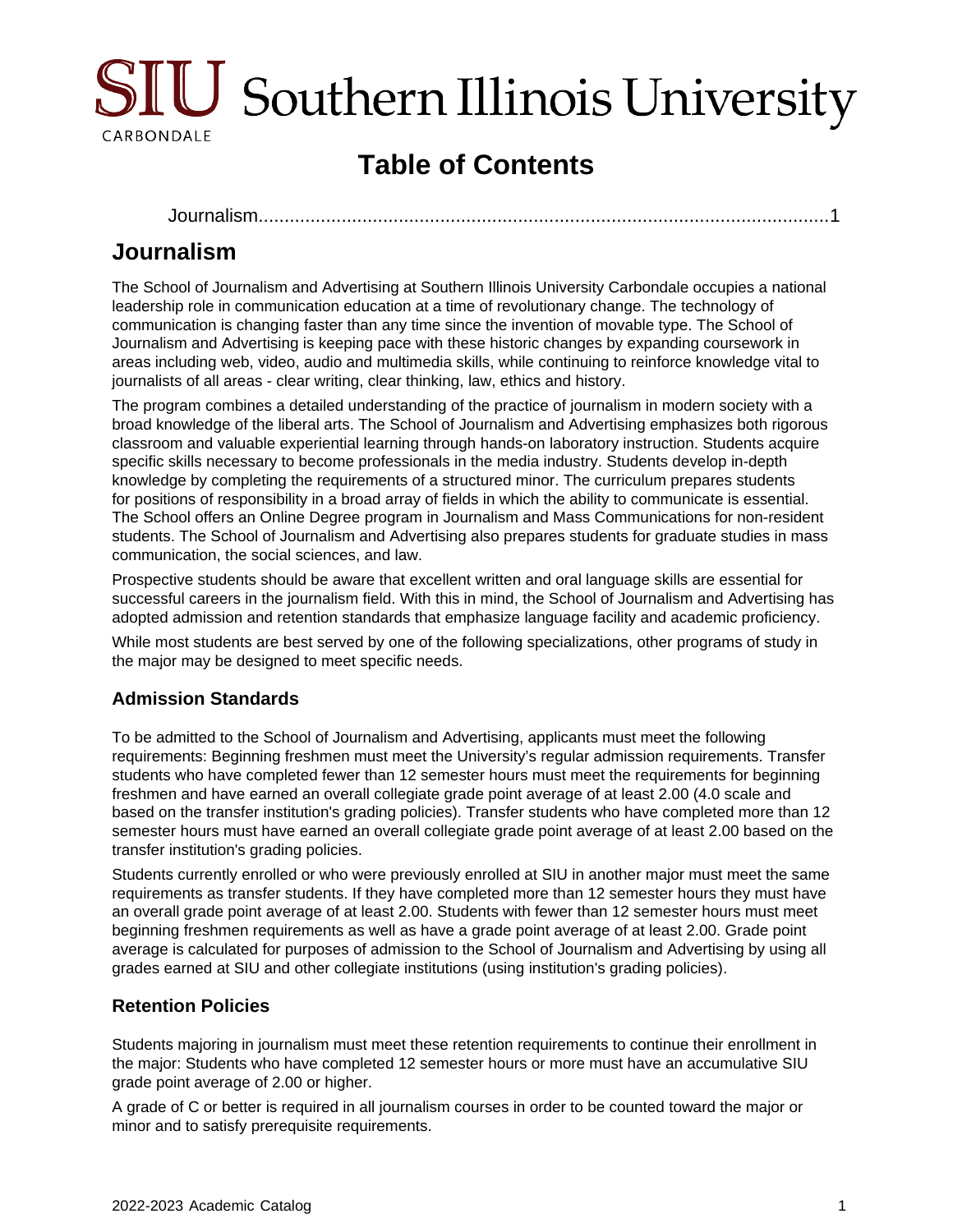Strong skills in the use of the English language are required to enter the first upper level writing courses in the School of Journalism and Advertising: JRNL 302 or JRNL 310. Students may demonstrate proficiency in the use of the English language with an English ACTE sub score of 22 or higher, or by earning a grade of C or higher in ENGL 300 or JRNL 201. This prerequisite must be successfully completed prior to registration for any course for which the prerequisite is required. Students must pass a grammar test prior to admission to either JRNL 310 or JRNL 302 as well. Information concerning the grammar test is available by contacting the School of Journalism and Advertising main office.

Students who are unable to meet retention requirements will be placed in probationary status within the School of Journalism and Advertising. These students will be given one semester to correct their deficiency prior to dismissal. Those who are dismissed from the School of Journalism and Advertising but are eligible to continue in the University will be placed in Pre-Major advisement or may request permission to enter another collegiate unit.

#### **Other Requirements**

Enrollment in Journalism courses may be canceled for students who do not attend the initial class session of the semester. Fees will be assessed for supplies and materials in some courses. Students should inquire about amounts before registering. Subject to the approval of the School's director, undergraduate students may receive as many as nine hours of transfer credit toward journalism course requirements.

#### **Academic Advisement**

A student planning to major in Journalism should consult the school's academic advisor as early as possible in order to discuss the degree requirements for the specialization chosen. After admission to the major in journalism, the student will be expected to visit the academic advisor each semester until all major requirements have been completed.

### **Advertising and Integrated Marketing Communications Specialization**

Students in the advertising and integrated marketing communications specialization learn to analyze problems in, and identify solutions for, the promotion of goods and services. They develop skills in verbal and visual communication and presentation of materials. Instruction emphasizes copywriting, branding, new media mobile advertising, media planning, consumer research, account planning and campaign planning. Coursework is enhanced with lab-based, experiential learning opportunities. Students are encouraged to participate in the annual National Student Advertising Competition sponsored by the American Advertising Federation. Graduates are prepared to enter a wide variety of positions with marketing communications firms; including advertising, sales promotion, public relations and direct marketing agencies.

#### **Electronic Journalism Specialization**

Classes are taught by industry professionals who incorporate history, ethics, legal issues and in-depth reporting into the wide-ranging curriculum. Students report, shoot, and edit their own stories using the latest equipment and software programs. Most students in Electronic Journalism work as "one man band" reporters. They produce a live half hour newscast on our PBS station, including weather and sports. Students also produce in depth and investigative reports which air on the news show. Stories also run on our online site which students also produce. Many students take advantage of the department's excellent internship programs.

### **Journalism And Mass Communications Specialization - Online Only**

The Journalism and Mass Communication specialization is designed to give students a broad knowledge base and set skill in advertising and news editorial areas. Diversification and entrepreneurial competence are highly valued in today's media industry. Coursework in fundamentals in writing and new media are required in the field. This specialization allows students a more flexible path in choosing the other areas of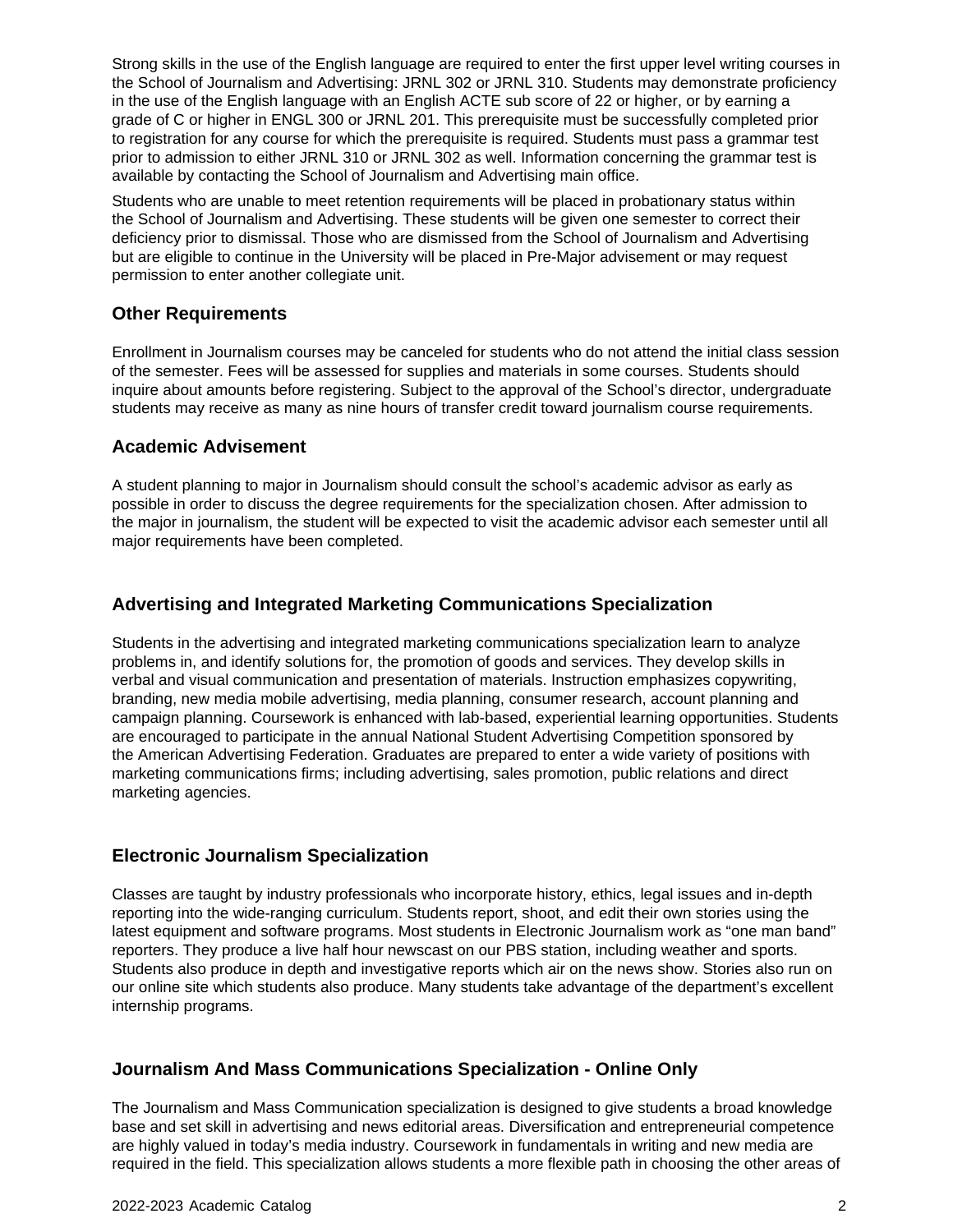journalism they want to advance in for the variety of ever changing professions emerging in media today. The specialization also provides students with the needed foundations of ethical, legal and research oriented coursework to make sure they maintain a high level of professionalism.

#### **Media Industries Specialization**

As the communication revolution expands, the need increases for individuals with the ability to work across multiple platforms who have a solid understanding of the media business. Students in Media Industries work at the intersection of media creativity, technology and business and learn about the broad structures and specific practices of the media industry. Classes are taught by industry professionals who incorporate history, ethics, legal issues and an in-depth understanding of the business aspects of the media into the curriculum. Students receive practical training in the theory and practice of media operations and management. Students may also participate in numerous registered student organizations which focus on the media. The Media Industries students will have opportunities to work in a variety of laboratory facilities within the School of Journalism and the College, many of which will be incorporated into the curriculum of the courses.

### **News Editorial Specialization**

As the communication revolution expands the ways in which news and information can be presented, the need increases for individuals with the ability to prepare and present news and information precisely and accurately for a variety of media. Students in the news specialization receive practical training in the theory and practice of identifying, gathering, processing, interpreting, writing and presenting news for traditional print, broadcast and new media. News students are encouraged to take photo, video and audio classes. Students in the news specialization are required to take specific experiential laboratory-oriented courses to develop their own skills by practicing what has been learned in the classroom. The Daily Egyptian is over a 100-year-old student run newspaper, and the River Region Evening Edition student television newscast is regularly broadcast over WSIU-TV across five states. The converged newsroom creates news content for all platforms and functions as an experiential learning experience.

### **Photojournalism Specialization**

Students in the photojournalism specialization develop the photographic and news reporting skills necessary to communicate visually with a mass audience through contemporary media outlets both printed and electronic. Photojournalism students receive practical training in gathering, writing, photographing, editing and presenting news and feature stories in which the essential information is photographic. The program remains on the cutting edge by integrating traditional instruction in a digital environment with new media skills in website development, audio and video production. Graduating students are fully aware of the power of photography, are well grounded in the legal and ethical traditions of the profession and are practically prepared to make a significant contribution to contemporary journalism.

## **Sports Media Specialization**

The proliferation of sports programming in both traditional and new media is triggering an increasing demand for graduates with sports production, sports promotion and sports journalism backgrounds. The School of Journalism and Advertising and the School of Media Arts have joined forces to establish specializations in both academic units. The School of Journalism and Advertising's specialization has two tracks. One prepares students for sports reporting, the other for sports promotion. The reporting track includes new sports courses and essentials from the news/editorial specialization. The promotions track adds new sports courses to essentials of the advertising specialization.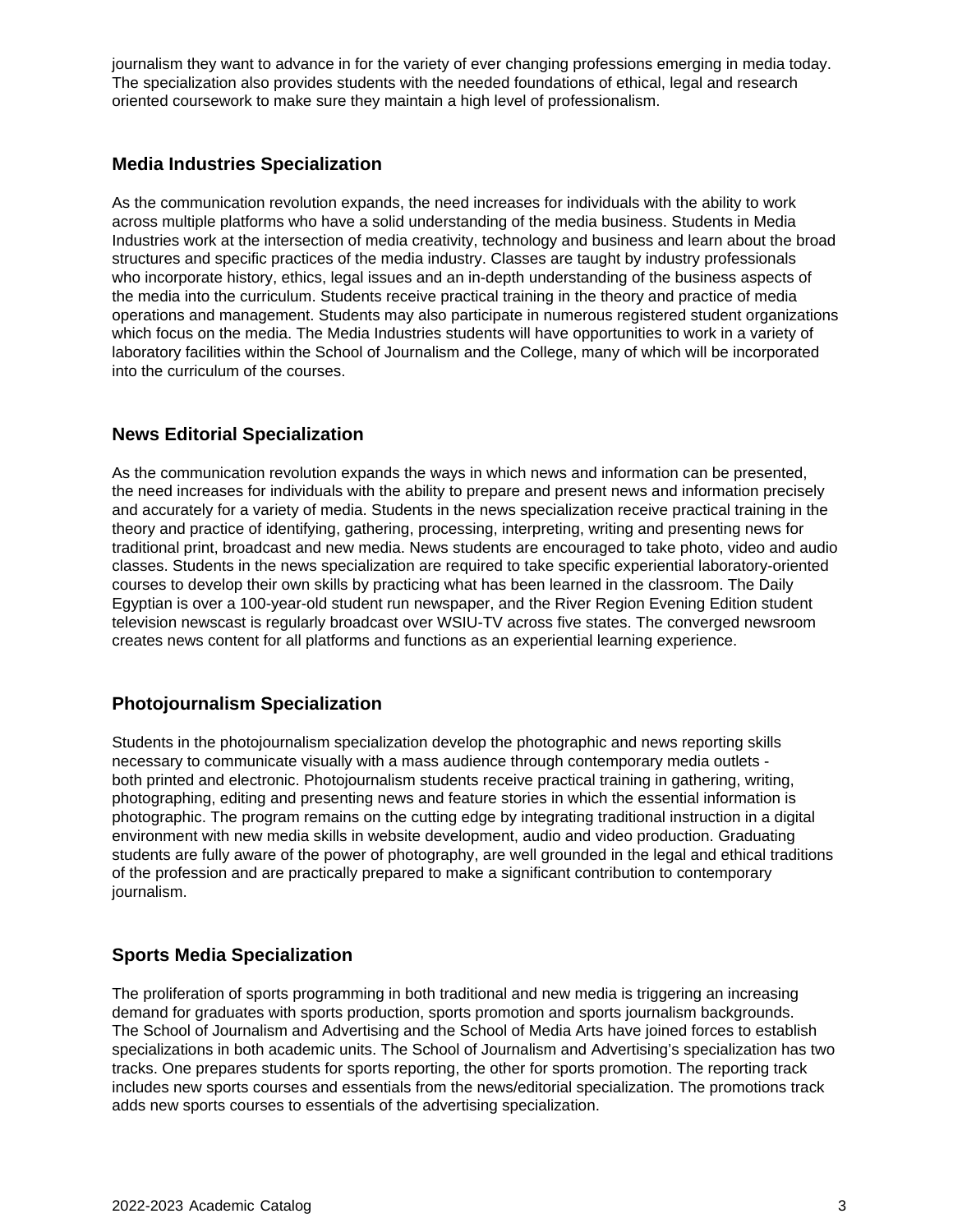# **Bachelor of Science (B.S.) in Journalism**

The academic requirements for the Bachelor of Science degree in journalism include: (1) nine hours of journalism: JRNL 160, JRNL 201, and JRNL 202 and (2) 39 hours in journalism specialization coursework. Students will also complete a minor in an area approved by the School of Journalism and Advertising.

| <b>Degree Requirements</b>                                                                                                                                                                   | <b>Credit Hours</b> |
|----------------------------------------------------------------------------------------------------------------------------------------------------------------------------------------------|---------------------|
| University Core Curriculum Requirements                                                                                                                                                      | 39                  |
| Journalism Core Courses                                                                                                                                                                      | 9                   |
| JRNL 160, JRNL 201, JRNL 202                                                                                                                                                                 |                     |
| Specialization Requirements: 39 credit hours                                                                                                                                                 |                     |
| <b>Advertising Specialization:</b>                                                                                                                                                           | 39                  |
| JRNL 301, JRNL 302, JRNL 304, JRNL 335, JRNL 390,<br>JRNL 405, JRNL 406, JRNL 407, CMST 281, and four<br>approved JRNL electives.                                                            |                     |
| Electronic Journalism Specialization:                                                                                                                                                        | 39                  |
| JRNL 160, JRNL 202, JRNL 316, JRNL 317, JRNL 332,<br>JRNL 370, JRNL 470, JRNL 4_ (3 hours) or an approved<br>3 credit hour elective, plus 9 hours of JRNL electives.                         |                     |
| Journalism and Mass Communication Specialization - Online Only:                                                                                                                              | 39                  |
| JRNL 160, JRNL 170, JRNL 301, JRNL 302, JRNL 310,<br>JRNL 332, JRNL 405, JRNL 407 or JRNL 434, plus five<br>approved JRNL electives.                                                         |                     |
| Media Industries                                                                                                                                                                             | 39                  |
| Required Courses: JRNL 160, JRNL 202, JRNL 332, JRNL<br>4 or an approved 3 credit hour elective.                                                                                             |                     |
| Required Media Industry Courses: Three approved JRNL<br>courses at the 300 level, one approved JRNL course at the<br>400 level, plus 9 hours of Journalism or Media Industries<br>electives. |                     |
| News Specialization:                                                                                                                                                                         | 39                  |
| JRNL 310, JRNL 311, JRNL 312, JRNL 332, JRNL 335,<br>JRNL 337, JRNL 419, JRNL 434, JRNL 494, and four<br>approved JRNL electives (two must be at 400 level).                                 |                     |
| Photojournalism Specialization:                                                                                                                                                              | 39                  |

### **B.S. Journalism Degree Requirements**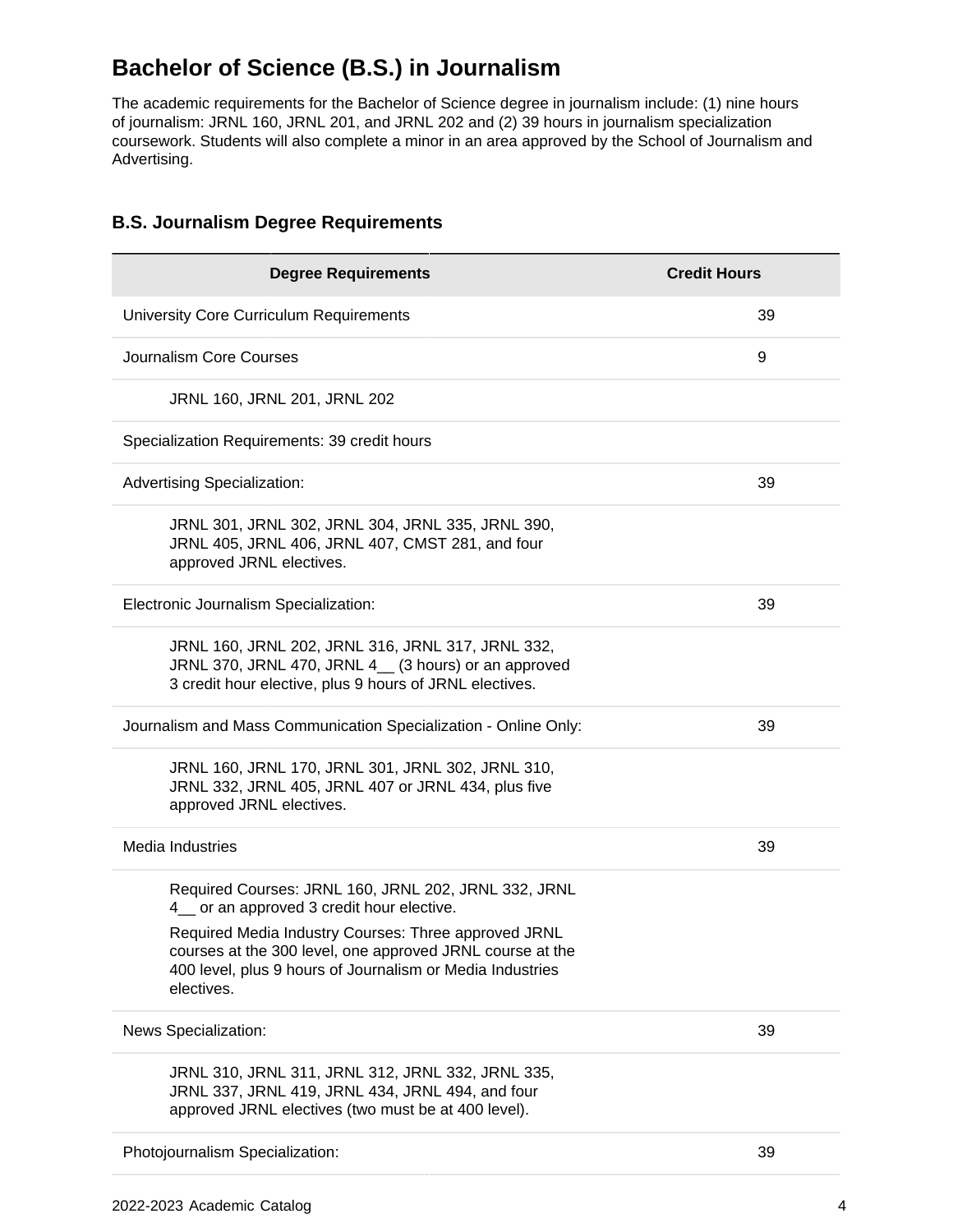| <b>Degree Requirements</b>                                                                                                                                                                       | <b>Credit Hours</b> |
|--------------------------------------------------------------------------------------------------------------------------------------------------------------------------------------------------|---------------------|
| JRNL 310, JRNL 311, JRNL 313, JRNL 332, JRNL 337,<br>JRNL 412, JRNL 413, JRNL 434, JRNL 495, and four<br>approved JRNL electives.                                                                |                     |
| Sports Media Specialization:                                                                                                                                                                     | 39                  |
| Sports Media Reporting Track: RTD 321, JRNL 310, JRNL<br>311, JRNL 312, JRNL 313, JRNL 332, JRNL 335 or JRNL<br>396, JRNL 434, JRNL 481, JRNL 488, plus three approved<br>JRNL electives.        |                     |
| Sports Media Promotion Track: RTD 321, JRNL 301, JRNL<br>302, JRNL 304, JRNL 310, JRNL 335 or JRNL 396, JRNL<br>357, JRNL 407, JRNL 481, JRNL 488, plus three approved<br><b>JRNL</b> electives. |                     |
| Minor                                                                                                                                                                                            | 15                  |
| General electives                                                                                                                                                                                | 18                  |
| Total                                                                                                                                                                                            | 120                 |

# **Journalism Minor**

A total of 15 hours of journalism courses at the 300 level or higher, at least one of which must be a writing course (JRNL 302 or JRNL 310), constitutes a minor for non-journalism majors. All courses for minors in Journalism must be completed with a grade of C or higher.

Journalism minors can emphasize any of our specializations. The School's academic advisor is available to assist students in designing a minor emphasis.

# **Three-Year Curriculum Plan**

The School of Journalism and Advertising offers a three-year graduation plan for students entering the program as freshmen. Students who attempt to pursue this plan will successfully complete an average of 40 credit hours per academic year. For more information, please contact the School of Journalism and Advertising academic advisor.

# **Journalism Courses**

**JRNL160 - Mass Communication in Society** Acquaints students with the history and development of the American mass media. Examines media roles in society, potential for development, weak points, and the roles consumers can and should play regarding the media. Credit Hours: 3

**JRNL170 - Understanding Data Communications** This class prepares students in using numbers in communication, particularly in information from the Internet. The class focuses on using basic statistics, open data sources, creating and explaining visualizations, tables and charts, common calculated, and spreadsheet. Focus on understanding such ideas with minimal creating numbers and data. Credit Hours: 3

**JRNL201 - Writing Across Platforms** Explores the concept of convergence in media writing while developing a basic understanding of journalism principles and writing skills for newspapers, online news,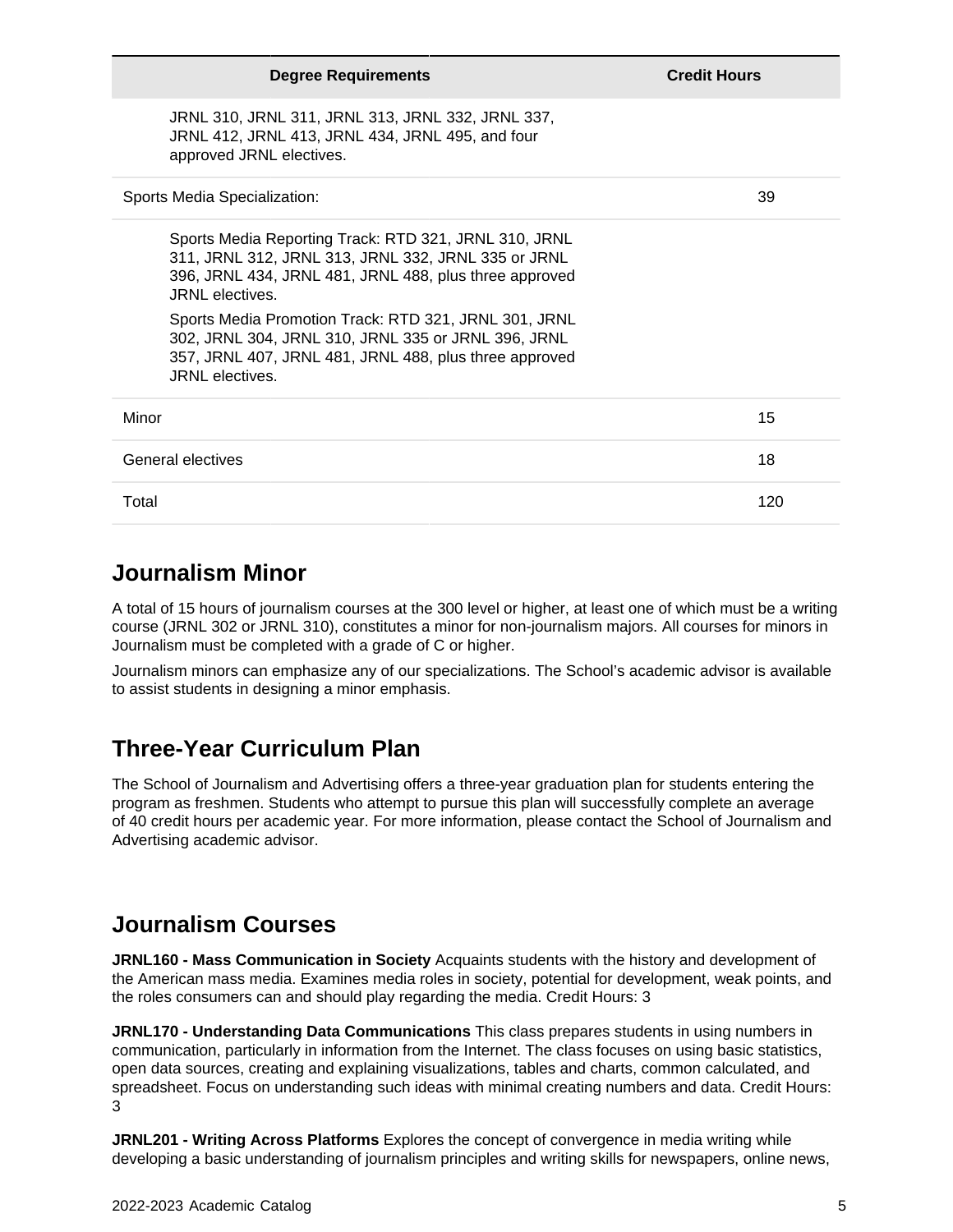magazines, public relations, television and radio; develops skills in word usage, grammar, spelling and AP style for print and broadcast. Course fee: \$42. Credit Hours: 3

**JRNL202 - Creativity Across Platforms** Provides the basic understanding of the fundamentals of new media. Introduces students to the different software and tools that are increasingly being used in the news industry in order to tell stories and deliver content via multiple platforms. Students will learn how to create content by utilizing and integrating different content modalities such as text, audio, photographs and video. Course Fee: \$42. Credit Hours: 3

**JRNL290 - Writing Concepts for Media Professions** Develops language skills required by the mass media, with an emphasis on grammar and AP and APA style as applied to journalistic problems and media research. Includes study of representative works by masters of journalistic writing. Taught with mastery learning techniques. Credit Hours: 3

**JRNL301 - Principles of Advertising/IMC** [IAI Course: MC 912] An introduction to integrated marketing communications elements, including advertising, direct response, sales promotion and marketing public relations, and their functions in today's communication environment. Explores research, media and message elements involved in the creation of a campaign; governmental regulations; and social and economic considerations. Credit Hours: 3

**JRNL302 - Copywriting and Creative Strategy for Advertising** Study of the principles and practice in the writing of copy and visual design of persuasive messages such as advertising, sales promotion, direct response, marketing, public relations and others. Includes writing for print and broadcast media, across products and services and oral presentation of materials. Prerequisite: JRNL 301. Lab fee: \$42. Credit Hours: 3

**JRNL303 - Creating Advertising/IMC Messages** Examination of and practice in the development of persuasive message strategies and the writing and design of messages for all media advertising, direct response, sales promotion and marketing public relations, and oral presentations of IMC materials. Prerequisite: JRNL 301, 302 and ACTE English subscore of 22 or higher, or grade of C or higher in ENGL 290 or LING 290. Credit Hours: 3

**JRNL304 - Placing Advertising Messages in the Media** Examination of the various media systems/ types available to carry advertising creative messages. Emphasis is given to both the development of advertising media objectives and strategies in the context of a media plan, as well as the steps involved in the actual negotiation of specific media vehicles. Prerequisite: JRNL 301. Credit Hours: 3

**JRNL305 - Direct Response Advertising/IMC** Overview of direct response advertising and its measurability; the media involved; and the strategic, tactical and creative approaches. Introduces topics such as database management, mailing lists, telemarketing, lead generation program, catalog marketing, sales promotion and business-to-business marketing communications. Prerequisite: JRNL 301, 302 and MKTG 304. Credit Hours: 3

**JRNL306I - International Media Systems** (University Core Curriculum) An overview of the mass media systems of the world; comparison of theoretical models and actual practice. Explores differing conceptual models of the mass media and their underlying philosophies; actual operations of different press systems with specific economic, political and cultural structures including historical development and current status. Required course for News specialization. Credit Hours: 3

**JRNL307 - Interactive Advertising/IMC** Explores the development of interactive media and their impact on integrated marketing communication and consumer behavior. Analyses the use of new media in brand building, business-to-business communication, direct response, database marketing, and sales promotions. Includes examination of strategic, planning, and communication aspects of Web sites, online advertising, e-mail marketing, CD-ROMs, interactive presentations, interactive kiosks, and more. Provides principles such as user experience, content organization, navigation development, and interface design necessary to develop persuasive interactive marketing materials. Prerequisite: JRNL 301. Course fee: \$42. Credit Hours: 3

**JRNL310 - Writing for the Mass Media** [IAI Course: MC 919] Emphasis on mass media writing styles and creating written newsroom content. Examines basic principles of editing, information gathering, story organization, and the use of library and on-line sources. Prerequisite: Completion of ENGL 102 and JRNL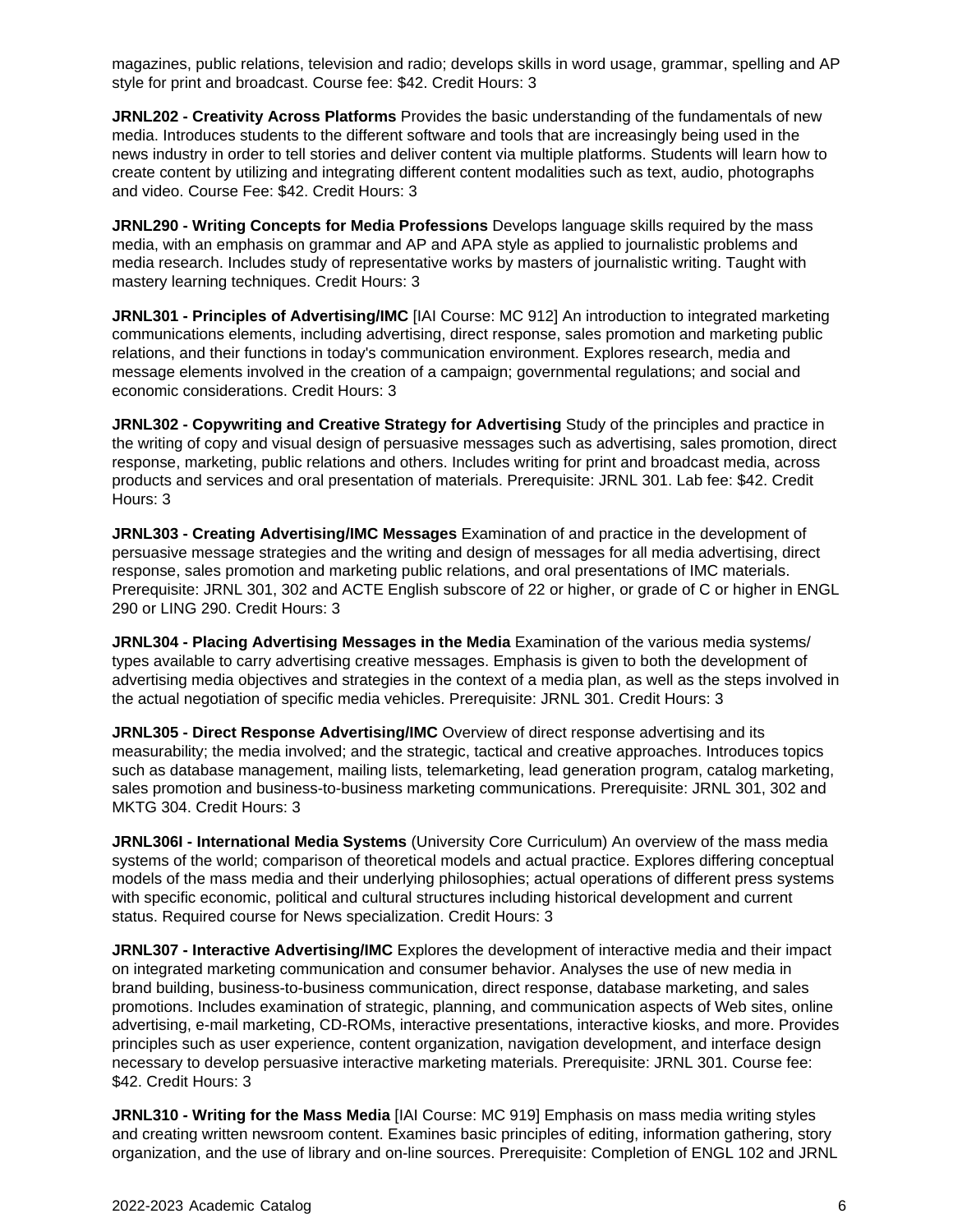201 with grade of C or better. Required course for News specialization. Requires participation in the converged newsroom laboratory. Lab fee: \$42. Credit Hours: 3

**JRNL311 - Multimedia Reporting** Continues development of news reporting skills for all media. Emphasizes personal interviews, development and use of news sources, analysis of public records, news beats and specialized reporting structures, and the professional working relationship between the writer and other news personnel. Required course for News specialization. Requires participation in the converged newsroom laboratory. Prerequisite: JRNL 310. Lab fee: \$42. Credit Hours: 3

**JRNL312 - Editing Across Platforms** [IAI Course: MC 920] Introduces principles and techniques of editing and information management on media platforms. Includes textual editing and visual editing. Course emphasizes creating and polishing content for maximum clarity and impact for publication in print and electronic media. Lab fee: \$42. Credit Hours: 3

**JRNL313 - Basic Photojournalism** Includes basic camera technique, digital photo imaging methods and evaluation of pictorial communication effects. Discusses the history and ethics of the profession. Student supplies own materials. Lab fee: \$52. Credit Hours: 3

**JRNL314I - American Politics and the Mass Media** (University Core Curriculum) (Same as POLS 314I) The role of the mass media in American politics. Emphasis will be on the way in which the news media covers political actors and institutions, the effects of media on political behavior, and the expanding role of the internet in politics. Credit Hours: 3

**JRNL315 - Understanding Audiences** Students learn the importance of understanding the habits and preferences of their audience and develop an understanding and an appreciation of the business aspects of the media. Lab fee: \$45. Credit Hours: 3

**JRNL316 - Electronic News Writing** Designed to cover selecting, writing and editing news material for presentation on radio, television and online. Lab hours required. Prerequisite: C or better in JRNL 202 and/or consent of the department. Lab fee: \$45. Credit Hours: 3

**JRNL317 - Audio Journalism Electronic Media** The techniques of gathering, producing and presenting news for radio and other aural media. Skills in research, interviewing, news judgment, ethics and audio recording are explored. New distribution channels are examined. Lab hours required. Prerequisite: JRNL 310 or JRNL 316 or consent of instructor. Lab fee: \$45. Credit Hours: 3

**JRNL325 - Media as a Business** Students examine business practices of the various media and entertainment industries including publishing, radio, television, satellite, cable, movies, music, gaming, sports, streaming service providers, and all forms of emerging media. The course focuses on how these different media industries operate within a global economy. Credit Hours: 3

**JRNL327 - Media as a Business** Students learn about the business practices of the media and how they operate within a global economy. Topic areas may include current trends, future issues, program content, distribution platforms, regulation, audience assessment, and emerging media technologies. Credit Hours: 3

**JRNL332 - Media Law** Examination of the constitutional law of press censorship, of libel and privacy, of commercial speech and its regulation, of copyright and trademark, of access to government proceedings, and of confidentiality in newsgathering. Credit Hours: 3

**JRNL334 - Ethics in Media, Culture and Society** (University Core Curriculum) (Same as PHIL 334) The purpose of this course is to discuss what it means to act ethically. Does it mean anything more than doing what is right? Are ethics for a lawyer different from a journalist or priest or doctor? How does society decide what is ethical behavior and what is not? Credit Hours: 3

**JRNL335 - Graphic Design for Media Platforms** Explores the history of visual communication with an emphasis on the integration of text and graphic images through design. Introduces fundamental design principles and the basics of typography, color usage, picture editing, and project management, all within the context of changing communication technology and production methods. Lab fee: \$42. Credit Hours: 3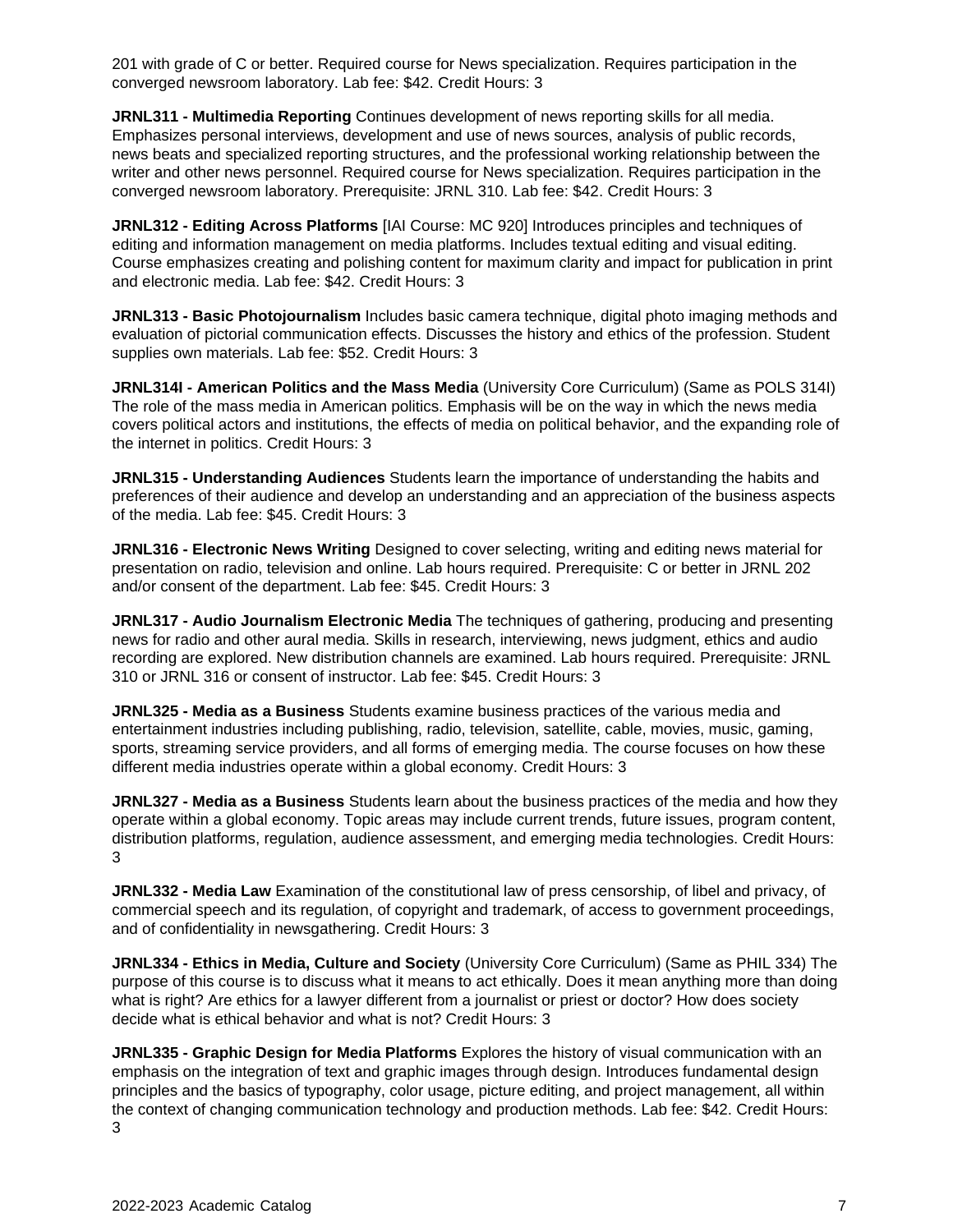**JRNL337 - Video Across Platforms** Introduces professional shooting and editing techniques to students interested in producing video stories for TikTok, Instagram, Facebook, Twitter, web sites, and television. These programs run on digital, social media, and broadcast journalism platforms within integrated new media storytelling for online journalism. Conduct pre- and post-production work to develop, investigate and report on multiple platforms in a converged media environment. Prerequisite: JRNL 311 and 313 or consent of instructor. Required course for news specialization. Requires participation in the converged newsroom. Lab fee: \$42. Credit Hours: 3

**JRNL340 - Media and Visual Culture** This course introduces ways of reading, analyzing, and interpreting visual media, so that we may become careful and critical observers. The goal of the course will be to understand how people both communicate meanings visually and produce visual images for media. Themes and topics to be covered include how images function as signs; politics, propaganda, and power; fashion; scientific and medical imagery; advertising and the commodification of visual images; gender and sexuality; and the global circulation of visual information. The course will draw on numerous historical and contemporary examples from journalism and advertising, film, art and architecture, television, new media and other forms of visual communication and culture. The course will be a combination of lectures and discussions, with assignments designed to help students sharpen their critical viewing, reading, and writing skills. Credit Hours: 3

**JRNL351 - Content and Distribution** Students learn the social and economics purposes and methods of obtaining, developing, distributing, launching, scheduling, and evaluating information and entertainment content for media. Lab fee: \$45. Credit Hours: 3

**JRNL357 - Media Promotion** Facing unprecedented competition, the media are turning to advertising experts to help win the hearts and minds of consumers. Branding and promoting a media organization's own offerings has become a serious business and the media industry is looking for professionals who can be both analytical and creative. (Previously RTD 357). Credit Hours: 3

**JRNL360 - Magazine Management and Production** The day-to-day operations of a magazine and the techniques involved in producing a magazine. A combination of lectures and workshops in which the professor will deal individually with student projects. Each student will produce an original magazine idea and bring it to, at least, the semi-comprehensive stage of development. Lab fee: \$42. Credit Hours: 3

**JRNL370 - TV News Reporting** Reporting, writing, editing and producing television news. Students simulate the disciplines of daily television newsgathering. Prerequisite: C or better in JRNL 316 or consent of instructor. Lab fee: \$55. Credit Hours: 3

**JRNL377 - Selling Media** Students learn the techniques, strategies, and means of selling the many products and services of the media industries, including programming content, show concepts, and advertising. Lab fee: \$45. Credit Hours: 3

**JRNL390 - Student-Run Ad Agency Lab** The function of creativity and business in advertising. The mission of this course is to provide students with professional experience and exposure by applying the skills and theory from the classroom via projects with local, regional and national business and organizations. All aspects of advertising agency services will be provided. The course will be organized and structured as a business and include all the necessary policies, standards, and processes required for success. Each semester the AdLab will work with 3-5 clients. Students will be organized in teams, assigned a client, and be responsible for project management and execution. The students will also participate in the American Advertising Federation's annual National Student Advertising Competition. As a multidisciplinary course that combines practice and research, the AdLab will draw students from a wide range of disciplines. These include, but are not limited to: Advertising, Marketing, Management, English, Finance, Psychology, Sociology, Information Systems, Art & Design, Public Relations, Industrial Design, Photography, Computer Science, Radio, Television, and Digital Media, and Cinema. Prerequisites: JRNL 301 and JRNL 302 with a grade of C or better. Required for all advertising students. Credit Hours: 1-6

**JRNL396 - Create Successful Website Content** This course instructs content creators about the most current best practices for publishing on the web. Students learn the basics of content management systems and the preparation of text, graphics and multimedia for an audience-appropriate interactive communication experience. Websites and content produced may include interactive news and information, sports and other educational training development, business marketing applications, non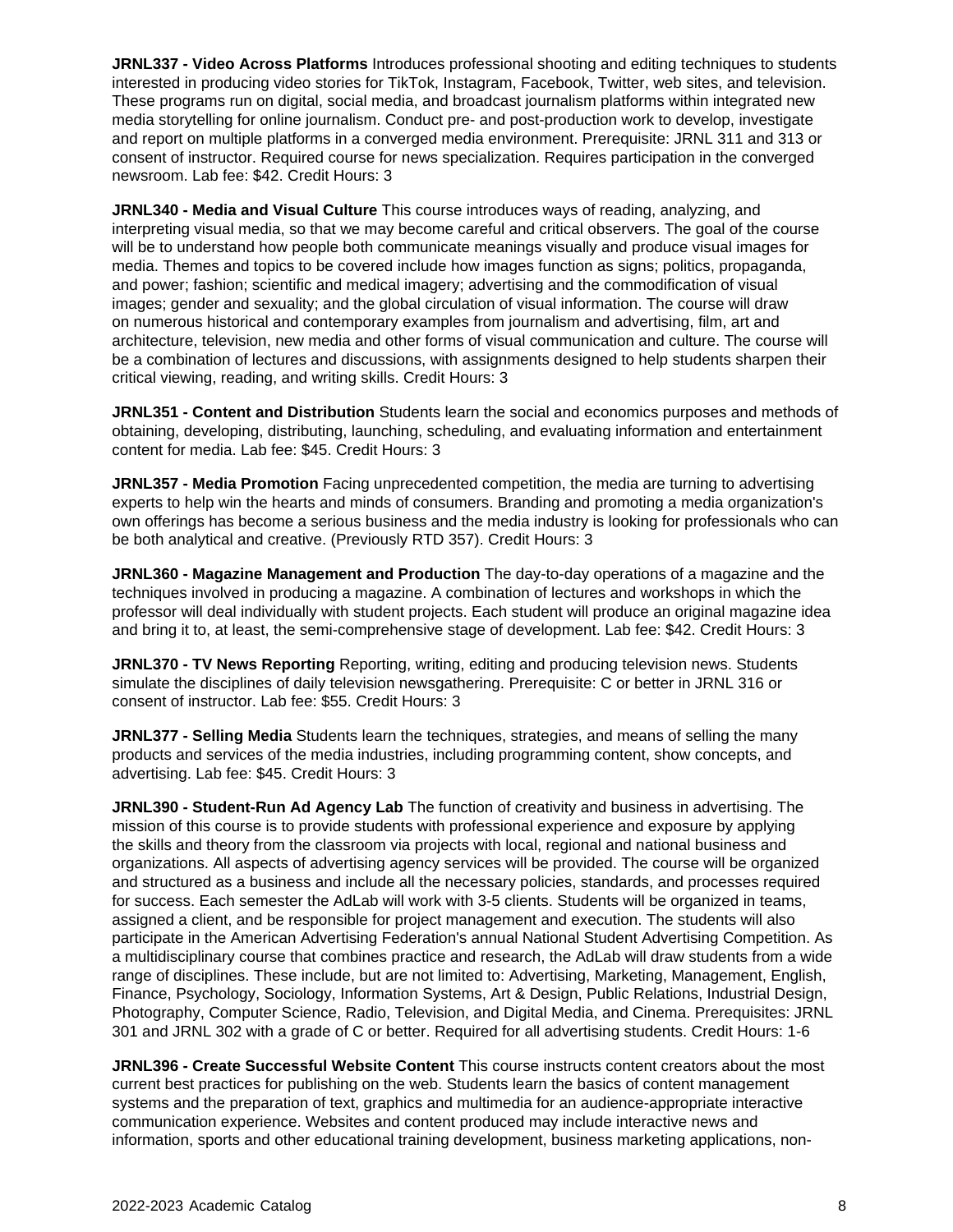governmental organization communications and professional portfolios. Topics of study also include introductions to code, copyright, social media and user experience (UX) research. Credit Hours: 3

**JRNL399 - First Freedoms** (University Core Curriculum) (Same as PHIL 399) The First Amendment protects citizens from the government and sets boundaries for democratic self-government. The course encompasses free expression in all media-social, broadcast and cinema. It explores tensions between law and ethics, press freedom and privacy, intellectual freedom and equality and liberty and security. Credit Hours: 3

**JRNL400 - Media History** Development of American news institutions with an emphasis on cultural, technological, and economic backgrounds of newspapers, magazines, radio, television, websites, and social media. Current press structures and policies will be placed in historical perspective. Credit Hours: 3

**JRNL402 - Advanced Creative Strategies** Examination of and practice in the development of persuasive, strategic campaigns and message strategies for multiple clients. Creation of a professional quality portfolio demonstrating proficiency in both traditional and new media required. Prerequisite: JRNL 302. Credit Hours: 3

**JRNL403 - Media Sales** Students learn the techniques, strategies, and means of selling the many products and services of the media industries, including content, concepts, and advertising. Provides a historical perspective of media and sales philosophies and tactics grounded in business ethics. Students learn and apply relationship selling techniques enabling them to become media sales professionals. Prerequisite: JRNL 302 and JRNL 304 with a grade of C or better. Credit Hours: 3

**JRNL404 - Advanced Media Strategies and Planning** Provides an understanding of the factors that influence media strategy. Emphasis will be placed on advanced concepts such as building reach patterns, calculating effective frequency levels, in order to develop an effective media plan. Introduces media planning for the web and other new media options. Prerequisite: JRNL 304. Credit Hours: 3

**JRNL405 - Introduction to Mass Communication Research** Overview of communication research methods including practical training in interpretation and presentation of social science data. Introduction to survey research methods, experimental design, and use of computers for analysis of data. Presentation of data in journalistic forms and social science reports. Not for graduate credit. Prerequisite: JRNL 201 or instructor/school approval. Credit Hours: 3

**JRNL406 - Advertising Campaigns** Conceptual synthesis and practical application of business, research, media and creative principles used in the formation of persuasive messages. Includes the development of a complete campaign for a specific advertiser. Includes all relevant target audience contact points (e.g., advertising, sales promotion, marketing public relations, event marketing, packaging) and both written and oral presentation of the campaign. Prerequisite: JRNL 304 and JRNL 405 with grades of C or better. Credit Hours: 3

**JRNL407 - Social Issues and Advertising** Analysis of social issues involving advertising; economic relationships, government and self-regulation, cultural effects, influence on media content and structure, role in democratic processes, international comparisons and the stereotyping of women, minorities and other audience segments. Credit Hours: 3

**JRNL409 - Specialized Topics in Advertising/IMC** New developments in advertising and integrated marketing communications. Topics change each term. Repeatable up to three times as long as the topic changes. Students should check specific topic and any special requirements and prerequisites before enrolling. Credit Hours: 3

**JRNL410 - Multi-Media Publication Project** All journalistic skills and tools will combine to produce a report on a public issue important to southern Illinois. The report will be published both in hard copy and on the web. Students will have an opportunity to hone skills they already have learned or to learn new skills that broaden their repertoire. Prerequisite: JRNL 310 or 413 or consent. Lab fee: \$42. Credit Hours: 3

**JRNL411 - Public Policy Reporting** Continued development of reporting skills with emphasis on the reporting of public policy issues and on use of statistics, the analysis of computerized data bases, and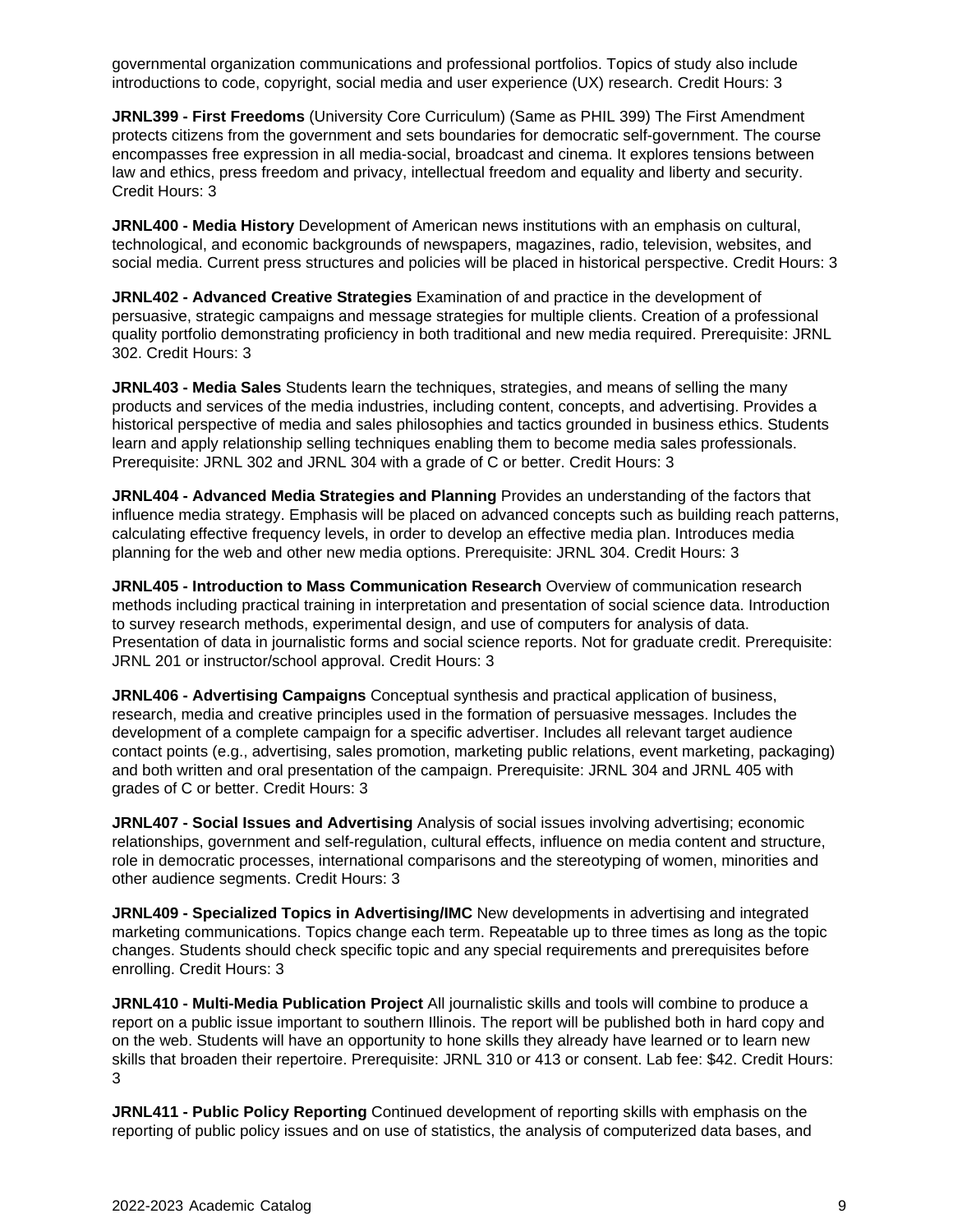advanced techniques for the investigation of complex stories. Prerequisite: JRNL 311 or consent of instructor. Credit Hours: 3

**JRNL412 - Images and Sound** Photojournalism course advancing news gathering techniques, visual and interactive journalistic communication, and photographic content and sound. Audio recording, editing, and flash photography skills will be developed and professional and ethical aspects of photojournalism will be emphasized. Prerequisite: JRNL 313 or consent of instructor. Lab fee: \$42. Credit Hours: 3

**JRNL413 - Advanced Photojournalism** Emphasis on in-depth photojournalistic reporting. Students research, write and photograph picture stories. Examines ethics, history and social role of photojournalism domestically and internationally. Digital imaging and an introduction to full-motion video. Students must have fully adjustable camera. Prerequisite: JRNL 412. Student supplies own materials. Lab fee: \$64. Credit Hours: 3

**JRNL414 - Picture Story and Photographic Essay** Production of photographic stories and essays for newspapers, magazines and news media presentations. Students discuss, research, photograph, design and write several stories and essays, while studying the work of influential photojournalists. Student must supply own camera equipment. Prerequisite: JRNL 412 or consent of instructor. Lab fee: \$42. Credit Hours: 3

**JRNL416 - Critical and Persuasive Writing** The roles and responsibilities of the editor, editorial writer, and opinion columnist with emphasis upon editorial writing and critical thinking. Editorial problems, methods, policies, style and the fundamentals of persuasion and attitude change form the basis for study. Prerequisite: JRNL 311. Credit Hours: 3

**JRNL417 - Freelance Feature Writing** Identification, research and application of creative writing techniques in producing feature articles for various media. Students analyze reader appeal as well as feature story structure and methods of marketing features to various audiences and publications. Prerequisite: JRNL 310. Lab fee: \$42. Credit Hours: 3

**JRNL419 - Specialized Topics in News Reporting** Develops detailed reporting expertise in such topics as business, environment, education, arts and entertainment, health and medicine, sports, new media, etc. Repeatable up to three times as long as the topic changes. Prerequisite: JRNL 311 or consent of instructor. Lab fee: \$42. Credit Hours: 3

**JRNL426 - Online Journalism** Examination of emerging forms of news delivery by computer and related convergence of print and broadcast media. Apply concepts and theories and skills in projects, and webnews content management as a real world setting for the production of professional-level cyber-clips for an online portfolio. Includes the production of news stories via email, cellular and other evolving media environments. Prerequisite: grade of C or better in JRNL 302 or JRNL 310 and JRNL 396. Credit Hours: 3

**JRNL434 - Media Ethics** (Same as PHIL 434) Explores the moral environment of the mass media and the ethical problems that confront media practitioners. Models of ethical decision-making and moral philosophy are introduced to encourage students to think critically about the mass media and their roles in modern society. Credit Hours: 3

**JRNL435 - Advanced Graphic Communication** Continues development of message design skills. Emphasizes creative solutions to the display of complex content in a wide variety of media. Prerequisite: JRNL 335 or consent of instructor. Lab fee: \$46. Credit Hours: 3

**JRNL436 - Multimedia Publication and Design** Building upon the basic skills learned in publishing to the WWW, the course continues the exploration of using computer based technologies for presentation of information to the wide audience using the interactive capabilities of the internet and other new media. Focus is on organization of information, and the production of multimedia files in a networked environment. Includes discussion of topics including intellectual property, libel, and other matters of concern to an interactive publisher. Prerequisite: JRNL 396 with a grade of C or better. Course fee: \$42. Credit Hours: 3

**JRNL445 - Producing Across Platforms** This class teaches students how to produce content for multiple platforms; broadcast, digital and social media. Students will build rundowns and time a broadcast. They will write and edit stories, assign stories, build basic graphics, identify proper story format for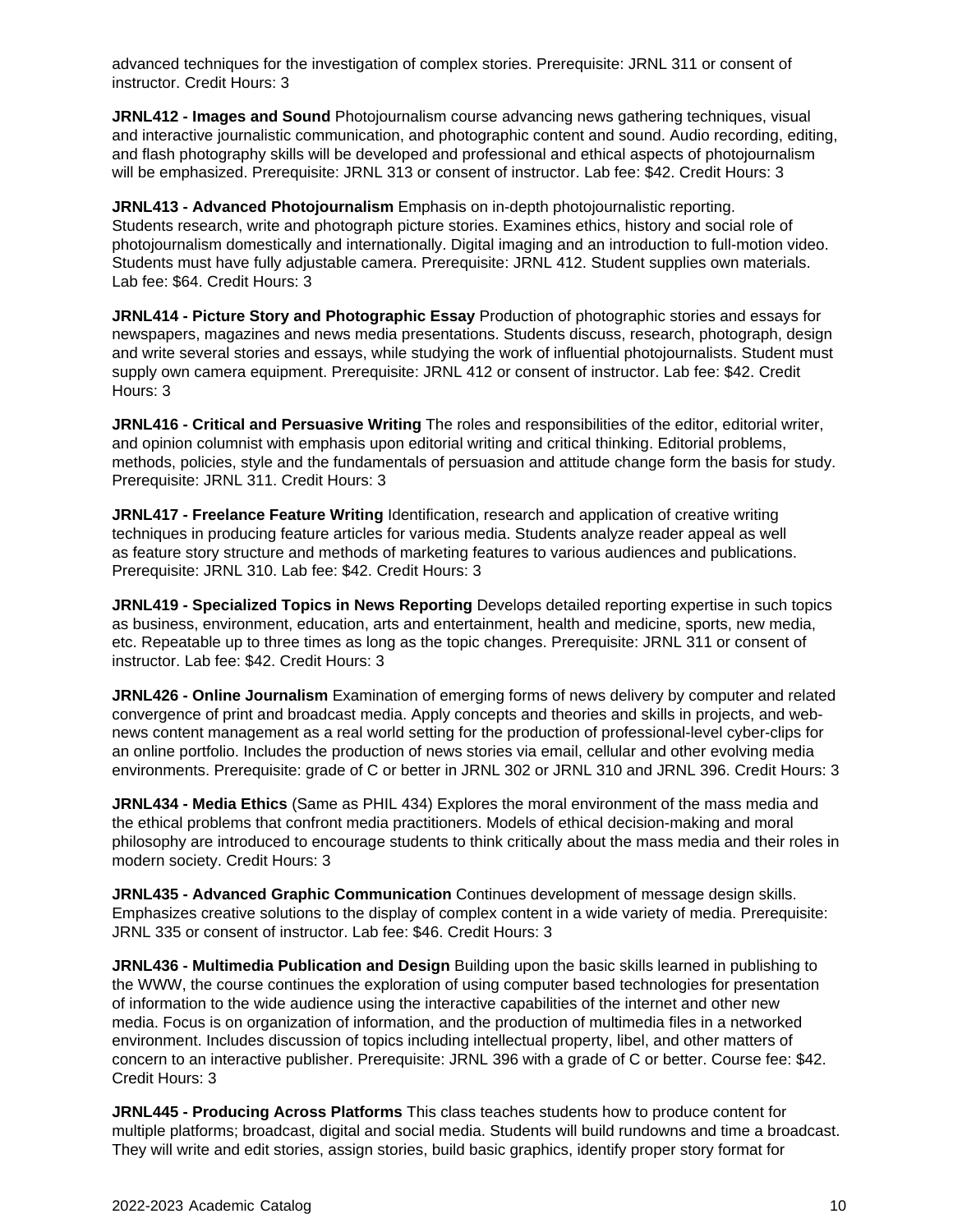multiple platforms. Students will also learn how to use TikTok, Facebook, Instagram, and Twitter in a news world. Prerequisites: JRNL 201, JRNL 202, JRNL 312 with grades of C+ or better. Credit Hours: 3

**JRNL450 - Advertising Account Planning** Introduces the students to the field of account planning for advertising and branding through new strategies in this digital world. Provides an understanding of consumer research, social media monitoring tools, marketing strategies, targeting, the creative process, concept testing, multiple methods research for building the best advertising approach. Writing creative briefs that are effective and provide insights for the integrated branding teams for advertising campaigns. Credit Hours: 3

**JRNL470 - Television News Field Production** Reporting, writing, editing and producing television news. Students simulate the disciplines of daily television newsgathering. Prerequisite: C or better in JRNL 370 or consent of instructor. Lab fee: \$55. Credit Hours: 3

**JRNL473 - Media Management** This course provides students with an understanding of how media firms operate within a complex social, political, and multicultural environment, and examines the breadth of the decision-making processes involved. Management and leadership of media organizations require dealing with unique challenges and complex problems associated with a creative-oriented and highly visible industry. Restricted to College of Arts and Media majors with senior standing or consent of instructor. Lab fee: \$45. Credit Hours: 3

**JRNL477 - Investigative Reporting** Each student will choose one topic and produce a story with multimedia elements. Students will do in-depth research, conduct interviews, and investigate issues and topics of their choice with approval of the instructor. The latest investigative techniques will be explored as well as legal and ethical issues. Stories can air on public television or radio or appear online. Lab fee: \$55. Credit Hours: 3

**JRNL480 - Content Production Hub** This capstone course immerses the student in the converged newsrooms of the Daily Egyptian, River Region Evening Edition and other media outlets as determined. Students will write, report, edit and produce for all platforms, including but not limited to print, broadcast, web, social and apps. As a capstone, the course is designed to allow the student to display their proficiency in the skills learned in the program. Prerequisites: JRNL 310, JRNL 311, JRNL 312, JRNL 337 with grades of C+ or better. Credit Hours: 3

**JRNL481 - Sports Reporting** Sports reporting requires two essential ingredients: the ability to write compelling prose and a good grip on news gathering and reporting techniques. This course emphasizes both and utilizes students' interest in sports to advance their reporting skills and while preparing them for sports reporting positions in the media industry. Prerequisite: JRNL 310. Credit Hours: 3

**JRNL488 - Sports Communication and Promotion** This course will expose students to the rapidly expanding and complex world of sports business, with an emphasis on sports communication and promotion. Topics include, but are not limited to, packaging proposals for event sponsorship, event promotion and management, effective strategies to maximize product and corporate exposure through media partnerships, and client representation. Credit Hours: 3

**JRNL490 - Readings** Supervised readings on subject matter not covered in regularly scheduled courses. Limited to maximum of 3 credits per semester. Not for graduate credit. Special approval: written consent of instructor and director. Credit Hours: 1-3

**JRNL494 - Practicum** Study, observation, and participation in news, advertising or other related areas. Special approval needed from the instructor and area head. Mandatory Pass/Fail for undergraduates. Credit Hours: 1-6

**JRNL495 - Proseminar** Selected seminars investigating media problems or other subjects of topical importance to advanced journalism majors. Seminars will be offered as the need and the interest of students demand. Restricted to senior standing. Credit Hours: 1-6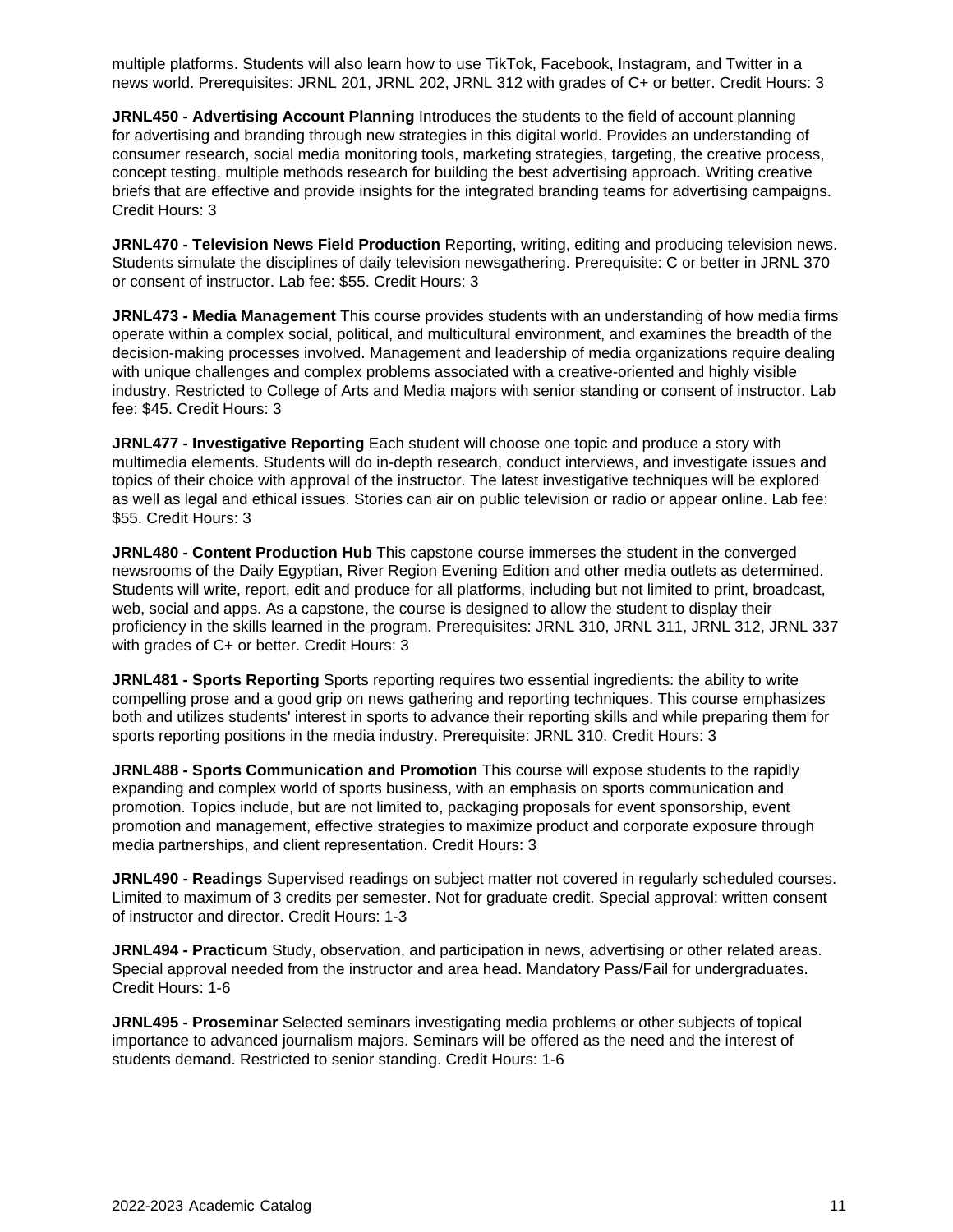# **Journalism Faculty**

**Babcock, William A.,** Professor, Media Ethics, Ph.D., Southern Illinois University Carbondale, 1979; 2008. Media ethics, public policy reporting.

**Barrett, Anita J. (Stoner),** Visiting Assistant Professor, Journalism and English Creative Writing, M.F.A., Syracuse University, 1995; 2005. Web production and content management systems, multimedia, revenue models for journalism.

**Freivogel, William H.,** Professor, Media Law, J.D., Washington University Law School, 2001; 2006. Journalism, media law, public affairs and policy.

**Hammock, Annie**, Daily Egyptian Managing Editor, M.A., Journalism, Ball State University, 2016. News writing, digital content production, and strategy.

**Han, Dong,** Associate Professor, Media and Communication, Ph.D., University of Illinois, 2011; 2012. Intellectual property and media, medical history and political economy, international communication and communication technology.

**Helleny, Joey,** Senior Lecturer, Electronic Journalism. M.S.Ed., Southern Illinois University, 2004; 1999. Electronic journalism, sports journalism, broadcast performance.

**Karan, Kavita,** Professor, Advertising and Marketing, Ph.D., University of London, 1994; 2009. Political communication, advertising and market research, international communication, media and children, health communication.

**King, Lindsay,** Instructor, Communication Management, M.C.M., University of Southern California, 2016.

**Kreher, Victoria,** Senior Lecturer, Advertising and Messaging, M.B.A., Southern Illinois University, 2013.

**Lescelius, Bridget,** Instructor, Advertising and Branding, M.B.A., Virginia Polytechnic Institute and State University, 1996; 2014.

**McClurg, Scott,** Professor, Political Science, Ph.D., Washington University, 2000; 2001. Political participation, public opinion, electoral behavior, political geography, spatial statistics, and campaign dynamics.

**Ryoo, Yuhosua,** Assistant Professor, Advertising, Ph.D., University of Texas at Austin, 2019; 2019. The intersection of digital advertising, medial psychology, and prosocial behavior, individual, social, and situational factors of digital and social media.

**Thompson, Jan,** Professor, Director of the School of Journalism and Advertising, Documentary Production, M.G.S., Roosevelt University, 1988; 2000. Documentary, sports production, music.

**Wall, James**, Senior Lecturer, Distinguished Teacher, Advertising and Media Industries, M.A., Southern Illinois University, 2004; 1996. Media management, content promotion and distribution, advertising sales, and audience research.

#### **Emeriti Faculty**

**Atwood, L. Erwin**, Professor, Emeritus, Ph.D., University of Iowa, 1965.

**Dolan, Mark,** Associate Professor, Emeritus, M.A., Syracuse University, 2008.

**Greer, Phillip,** Senior Lecturer, Emeritus, Photojournalist in Residence.

**Gruny, C. Richard**, Assistant Professor, Emeritus, J.D., University of Illinois, 1959.

**Jaehnig, Walter**, Associate Professor, Emeritus, Ph.D., University of Essex, 1974.

**Lowry, Dennis**, Professor, Emeritus, Ph.D., University of Iowa, 1972.

**Shidler, Jon A.,** Associate Professor, Emeritus, M.S., Roosevelt University, 1980.

**Stone, Gerald C.**, Professor, Emeritus, Ph.D., Syracuse University, 1975.

Last updated: 03/25/2022

**Southern Illinois University** Carbondale, IL 62901 Phone: (618) 453-2121

**Catalog Year Statement:**